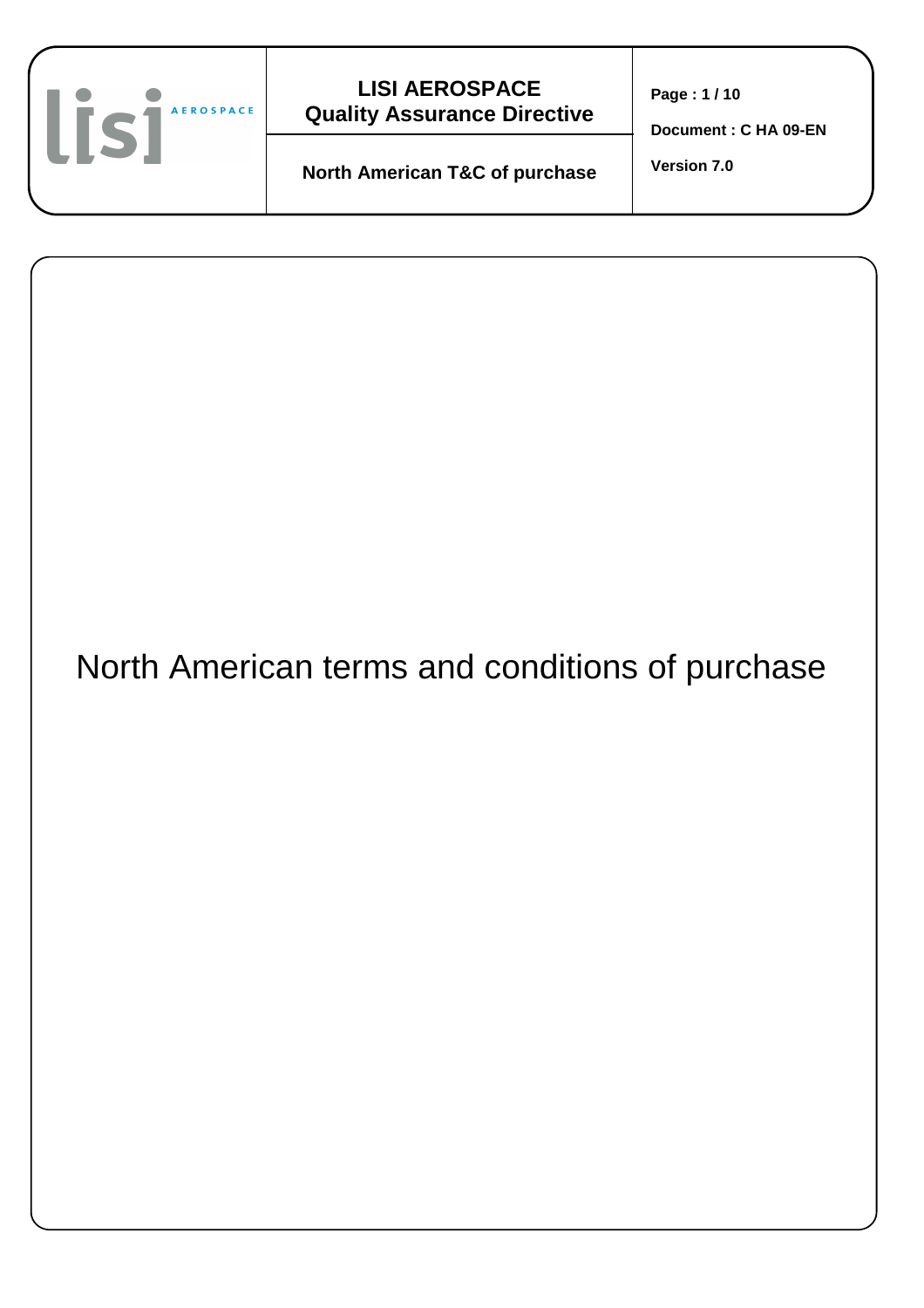lisi **AEROSPACE** 

# **LISI AEROSPACE Quality Assurance Directive**

**Page : 2 / 10** 

**Document : C HA 09-EN** 

**Version 7.0 North American T&C of purchase** 

#### **1. DEFINITIONS**

These Terms and Conditions (the "Terms and Conditions") are incorporated into and made a part of each purchase order. "Goods" and "Services" mean any kind of goods and/or services purchased by the purchaser of Goods and/or Services (referred to as "Buyer") and supplied and/or performed by the supplier of such Goods and/or Services (referred to as "Seller"), together referred as the "Parties". All material information applicable to the purchase of Goods and/or Services (such as, but not limited to: the identity of Seller and Buyer, the designation of the Goods and/or Services, the quantity of the Goods, the delivery information) shall be set forth in the Purchase Order (the "PO") issued by Buyer. The complete and final "Contract" refers to all terms and conditions, including but not limited to: the PO including these Terms and Conditions, the annexes, or any supplemental terms and conditions referenced herein, applicable between Buyer and Seller.

#### **2. SCOPE AND ACCEPTANCE**

**2.1 Scope.** These Terms and Conditions shall exclusively govern the Contract. The Seller recognizes that he took notice of them and had the opportunity to negotiate them. The Contract will consist of the following documents in descending order of priority: the PO including these Terms and Conditions, and the acknowledgment of receipt of the PO. Any shipment of Goods and/or performance of Services by Seller shall be deemed to be solely governed by the Terms and Conditions contained or referenced herein, except to the extent that an authorized representative of Buyer may otherwise expressly consent in writing.

#### **2.2 Acceptance.**

**2.2.1 Acceptance of the PO.** Acceptance of the PO by Seller implies unreserved acceptance of these Terms and Conditions. Acceptance of the PO in its entirety shall be made by Seller in writing, within fourteen (14) calendar days of the PO's receipt, unless otherwise stated in the PO. Seller's failure to reply or acknowledge the PO within fourteen (14) calendar days period of receipt or performance of the PO shall constitute unreserved acceptance of the Contract. Nevertheless, Buyer is entitled to cancel at no cost any PO within three (3) calendar days following the date of sending of the PO without incurring any liability whatsoever.

**2.2.2 Acceptance of the Goods and/or Services**. Acceptance of Goods and/or Services purchased by Buyer shall occur following complete performance and successful testing, any time after the delivery date set forth in the PO, unless any claim is raised by Buyer.

### **3. DELIVERY**

Delivery is of the essence in the Contract and shall be in strict compliance with the schedule and quantities contained in the PO. Goods contained in the PO shall be delivered to the location specified in the PO according to the applicable Incoterm (2010 Edition).

**3.1 Notification.** If Seller encounters or anticipates difficulty in meeting the delivery schedule specified on the PO, Seller shall immediately notify Buyer in writing, giving pertinent details, the reasons for the delay, the actions being taken to overcome or minimize the delay, and provide Buyer with a written recovery schedule, provided however that such data shall be for informational purposes only and shall not be construed as a waiver by Buyer of any delivery schedule, date, of any rights, or remedies provided by law and/or the Contract.

**3.2 Failure.** In case Seller fails to meet its scheduled delivery dates and Buyer calls for expedited shipments to avoid or minimize delay to the maximum extent possible, Seller will pay the associated additional costs. Unless otherwise agreed by Buyer, Seller shall compensate Buyer by way of damages in the event that there is delay in the delivery of Goods and/or performance of Services. The compensation payable shall be calculated by the number of calendar days (or part thereof) by which the delivery is late and by the amount of half one per cent (0,5%) of the value of the concerned Goods and/or Services per delayed calendar day, unless otherwise agreed between Buyer and Seller. Seller agrees that the compensation payable to Buyer is a genuine pre-estimate of the loss suffered by Buyer due to the late delivery of the Goods and/or late performance of Services.

**3.3 Overshipments.** Goods shall not be supplied in advance of Buyer's schedule or in excess of quantities and shipping tolerances, if any, specified in the PO, and shall otherwise remain at Seller's risk. Seller shall be liable for handling charges and return shipment costs for any excess quantities, and unless Seller agrees to pay for such costs, the overshipped quantity ownership will be transferred to Buyer at no additional cost. Buyer is under no obligation hereunder to notify Seller of any overshipments.

**3.4 Advanced shipment.** Seller shall not deliver Goods and/or perform Services prior to the scheduled delivery dates unless authorized in writing by Buyer. Buyer reserves the right, without loss of discount privileges, to pay invoices covering Goods shipped in advance of the schedule after the date specified for delivery and only after successful acceptance testing has been accomplished by Buyer.

**3.5 Title.** Except in case of a reservation of ownership clause expressly accepted and signed by the Buyer, ownership of the Goods and/or Services will be transferred upon acceptance of the PO by the Seller.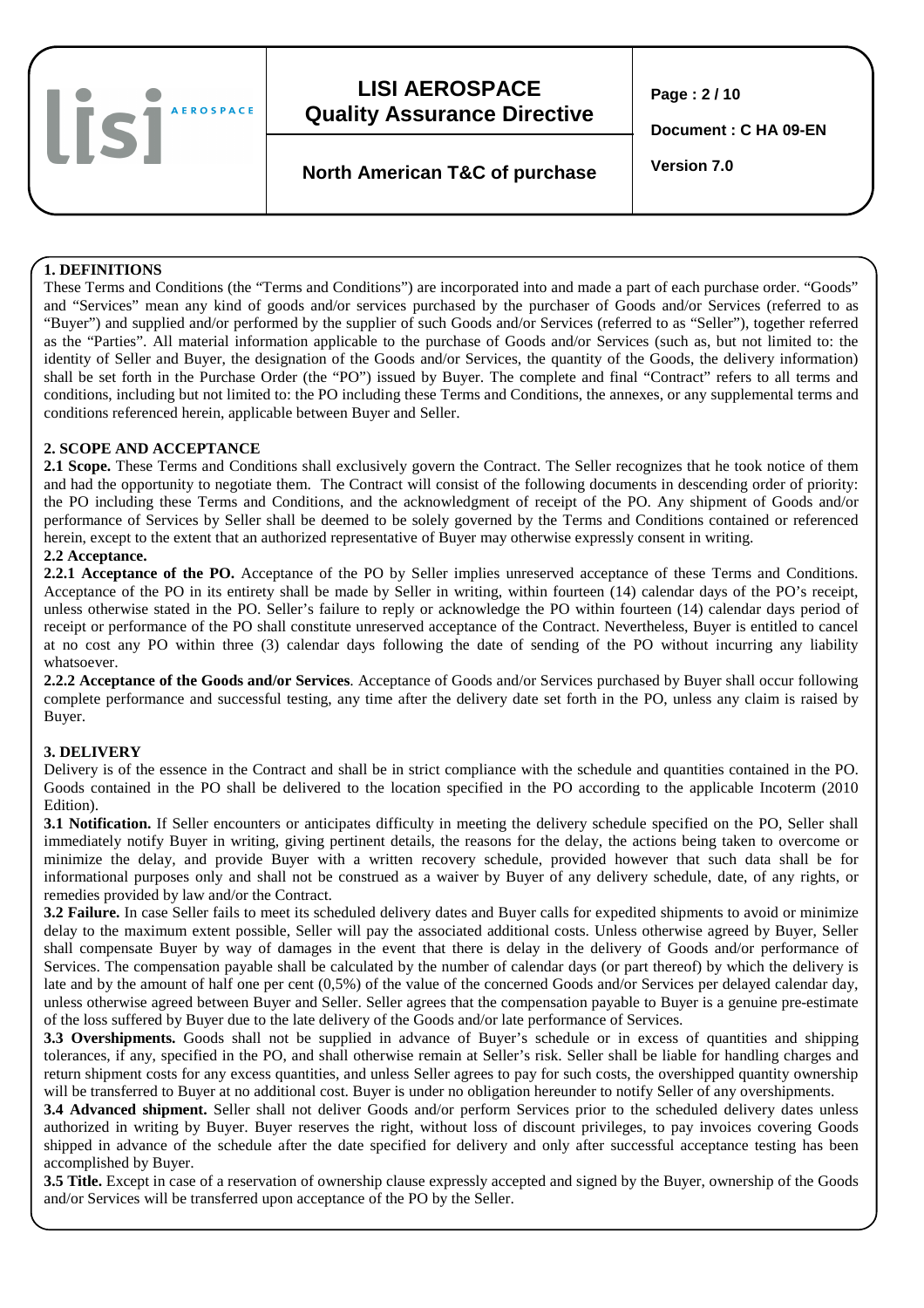lisi **AEROSPACE** 

# **LISI AEROSPACE Quality Assurance Directive**

**Page : 3 / 10** 

**Document : C HA 09-EN** 

# **Version 7.0 North American T&C of purchase**

**3.6 Packaging.** All Goods to be delivered hereunder shall be packaged to insure safe arrival at their destination, to secure the best transportation means and to comply with the applicable local laws and with requirements of common carriers. Seller shall ensure that Goods are shipped with: the documents in compliance with all applicable standards and regulations at the date of delivery, the certificate of conformity in compliance with Buyer's instruction, the necessary documentation for the proper use, storage and maintenance thereof, shipping memos or packing list, and more generally any document required by Buyer. Those documents along with the appropriate duplicates must be placed in a sealed transparent envelope attached to the outside of the package or in one of the packages if there is more than one. Buyer's count or weight at delivery shall be final and conclusive on shipments. **3.7 Traceability.** Seller shall maintain at all times (in written or recorded form) an effective system for the traceability of the Goods including, without limitation, technical means which enable to identify the relevant manufacturer and batch number of the said Goods and undertakes to provide Buyer with all such information.

#### **4. INSPECTION**

Buyer, its customers, any other higher tier contractor, or duly empowered public authorities, may access any document, audit, supervise or examine the work to be performed under the Contract. Seller shall assist and grant Buyer access to its premises as well as its sub-contractors' premises. At Buyer's request, Seller shall maintain a safe environment and appropriate inspection quality system. Any costs incurred by this supervision and any measures required shall be borne by Seller. Seller undertakes to provide all information, facilities and assistance necessary to Buyer during the inspection. Buyer shall be entitled to inspect Goods and/or Services referenced in the PO at all reasonable times and places, from acceptance of the PO to the shipment of the Goods. The right of inspection covers without limitation: materials, components, work in process, documents…

#### **5. PRICES**

Unless otherwise specified, prices are fixed and firm and are as per Incoterm (2010 edition) specified in the PO. Prices shall include all applicable taxes and customs duty. No charges will be allowed for packing, crating, drayage or storage. Any price reduction after placement of the PO but prior to payment shall apply to the PO.

Prices include the cost of maintenance and refurbishment of Tooling and Data as per Article 17, if any, and the cost of assignment of the intellectual property rights as per Article 18.3.

#### **6. PAYMENT**

The invoice for each delivery must be sent to the Buyer's address specified in the PO within five (5) calendar days of the delivery date. Seller shall be paid by bank transfer, according to the payment terms as stipulated in the PO, and upon submission of properly prepared invoice in accordance with Buyer's instructions for Goods and/or Services delivered to and accepted by Buyer. Any adjustments due to shortages, rejection or other failure to comply with the provisions of the Contract may be made by Buyer before payment.

Delays in receiving an invoice, errors or omissions on an invoice, or lack of supporting documentation required by the PO, will be cause for withholding payment without losing applicable discounts. Without prejudice to any other right or remedy, and to the extent permissible by law, the Buyer reserves the right to set off any amount owing at any time from the Seller to the Buyer against any amount payable by the Buyer to the Seller. If the Buyer makes an advance or a down payment and the PO includes a price revision clause, the price of the Goods and/or Services will be fixed for the part of the PO concerned by such advances and down payments. Any request for advance or down payment for more than ten thousand  $(10,000 \in \epsilon)$  requires a bank guarantee.

#### **7. SELLER'S QUALITY MANAGEMENT**

Seller shall have an effective quality system which meets the quality requirements applicable to the suppliers as stated in the Supplier Quality Manual released to the Supplier by the Purchaser. The Supplier Quality Manual shall be applied to establish the control of processes and products that have an affect on product or the product realization process, for airworthy products. In addition, Seller shall verify the integrity and applicability of the procurement plan sent by Buyer prior to inputting the information of demand/purchase into their production management system, in particular through an industrial risk analysis methodology, inventory and production capacity policy and a monitoring policy of subcontractors with specific recovery plan.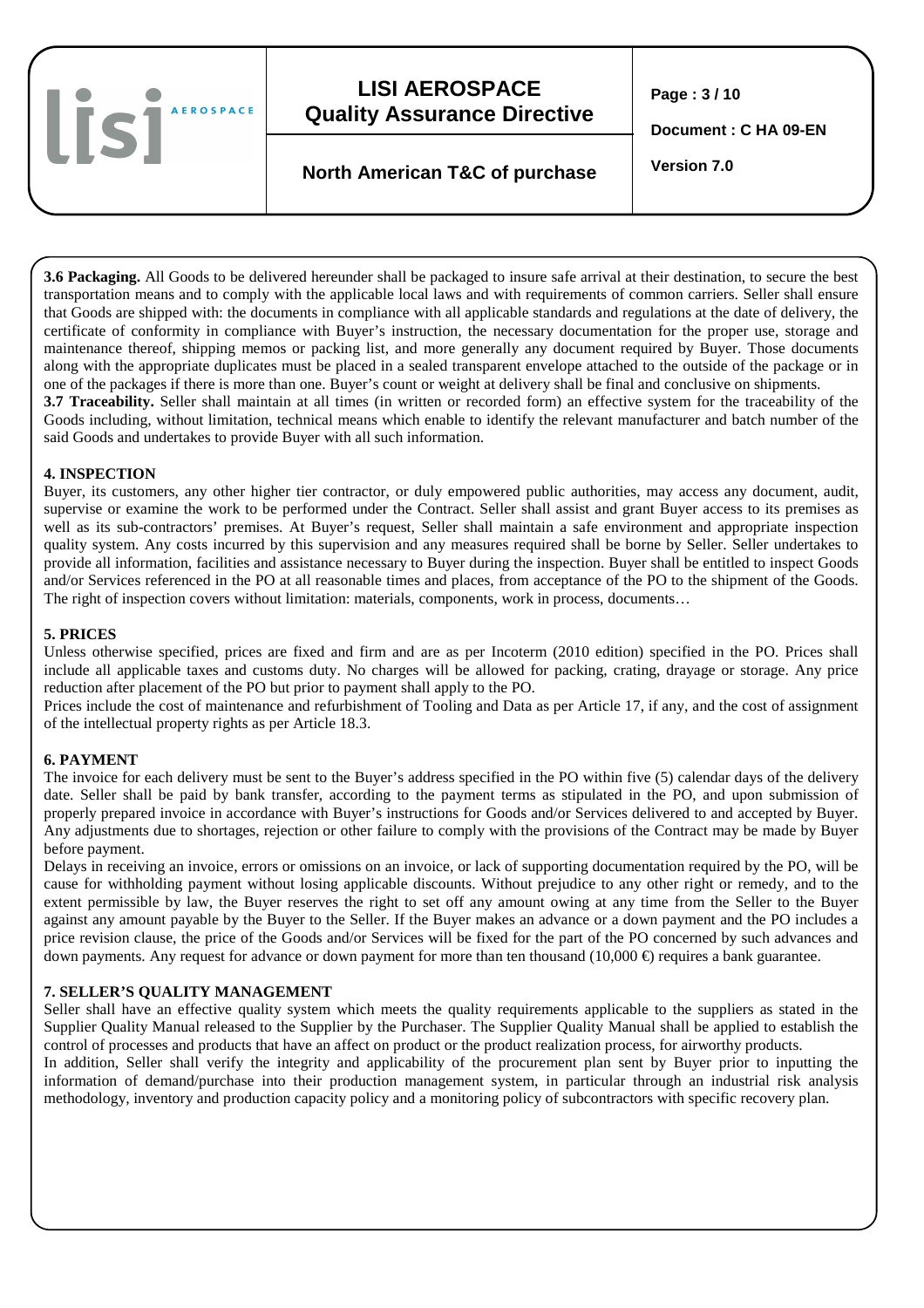lisi **AEROSPACE** 

# **LISI AEROSPACE Quality Assurance Directive**

**Page : 4 / 10** 

**Document : C HA 09-EN** 

# **Version 7.0 North American T&C of purchase**

### **8. SERVICE AND REPLACEMENT PARTS**

Seller will sell to Buyer Goods and/or Services necessary for Buyer to fulfill its current service and replacement Goods and/or Services requirements at the price(s) set forth in the Contract, adjusted only for differences in packaging and logistics costs, all as approved by Buyer. During the period after Buyer has completed its current purchases, Seller will sell Goods and/or Services to Buyer in order to fulfill Buyer's past service and replacement Goods requirements. Unless otherwise agreed to by Buyer, the price(s) during the first five (5) years of that period will be those in effect at the conclusion of current purchases. The price(s) for Goods and/or Services for the subsequent period will be as agreed upon by the Parties.

#### **9. OBSOLESCENCE**

Obsolescence shall be the characteristic of Goods, any part of the Goods and/or Services, which has been taken out of production and cannot be purchased on the market, or the use of which has been announced as being or to be restricted, forbidden by an Aviation Authority notice or a Service Bulletin (hereinafter "Obsolescence"). In case of Obsolescence, Seller shall source, at no cost and without operational impact to Buyer, a suitable replacement, for the said obsolete Goods and/or Services. This replacement shall be made available without disrupting or discontinuing Buyer provisioning and be interchangeable in fit, form, function and if applicable aesthetics. Seller shall notify Buyer of the risk of obsolescence as soon as Seller has knowledge of such risk. Seller will do its best efforts to take back all obsolete stocks already paid by Buyer.

#### **10. CHANGES**

**10.1 Changes in the PO.** Buyer may at any time by a written notice, and without notice to sureties or assignees, make changes to the PO and Seller agrees to accept such changes. If any such changes cause an increase or decrease in the cost of, or the time required for the performance of any part of the work under the PO, or affects any other provisions of the PO, an equitable adjustment shall be made in the price or delivery schedule, or both, and in such other provisions of the PO and the Contract as may be affected. The PO shall be modified in writing accordingly. Any claim for adjustment by Seller under this paragraph shall be asserted within twenty (20) calendar days from the date of receipt of the written notice directing the change provided, that Buyer acknowledges such claim prior to final payment of the PO. Failure to agree to any adjustment shall be a dispute as per Article 27 below. However, nothing in this paragraph shall excuse Seller from proceeding with the PO as changed. Any action taken by Seller which affects any provision of the PO, including delivery and price, whether or not accomplished with the concurrence of Buyer's employees, shall not entitle Seller to an equitable adjustment in accordance with this paragraph unless such action has been specifically directed by Buyer's written notice.

**10.2 Changes in Seller's process.** In addition, Seller shall inform diligently Buyer under written form of any Change, a Change being defined as a change in the operational sequence or in the process of Seller. Such change may include, but is not limited to: a new or a modified process flow, new or modified equipment, or any transfer of the production by Seller to another plant or another Seller. No Change shall be implemented by Seller without the prior written consent of Buyer. Depending on the impacts of the Change, Buyer may decide to launch a new qualification process and/or Buyer may undergo a new qualification process by its own customers. If, at any time during the Contract, Seller is able to propose a change to the technical specifications or to manufacturing process of the Goods, which reduces the cost of the Goods, the Parties shall mutually agree on the associated savings, which savings shall be reflected as a reduction in the price of the Goods and /or Services. After discussions between both Parties, Buyer will inform Seller about all costs associated with or resulting from a Change which may be borne by Seller.

### **11. STOP WORK ORDER**

Buyer may at any time, by written notice, require Seller to stop all or any part of the work to be performed under any PO for a period up to ninety (90) calendar days after the notice is delivered to Seller ("Stop Work Order"). Upon receipt of the Stop Work Order, Seller shall immediately comply with its terms and take reasonable steps to minimize the costs allocable to the work covered by the PO during the period of work stoppage. Within the work stoppage period, or within any extension of that period of which the Parties have agreed, Buyer shall either cancel the Stop Work Order, or terminate the work covered by the PO as provided in the "Termination for Default" or the "Termination for Convenience" paragraphs of these Terms and Conditions, whichever may be appropriate.

Seller shall resume work upon cancellation or expiration of any Stop Work Order. Buyer and Seller shall negotiate an equitable adjustment in the price or schedule or both if: (i) this Contract is not canceled or terminated; (ii) Seller brings material evidence to Buyer that the suspension results in a change in Seller's cost of performance or ability to meet the PO delivery schedule; and (iii) Seller submits a claim for adjustment within twenty (20) calendar days after the suspension is canceled.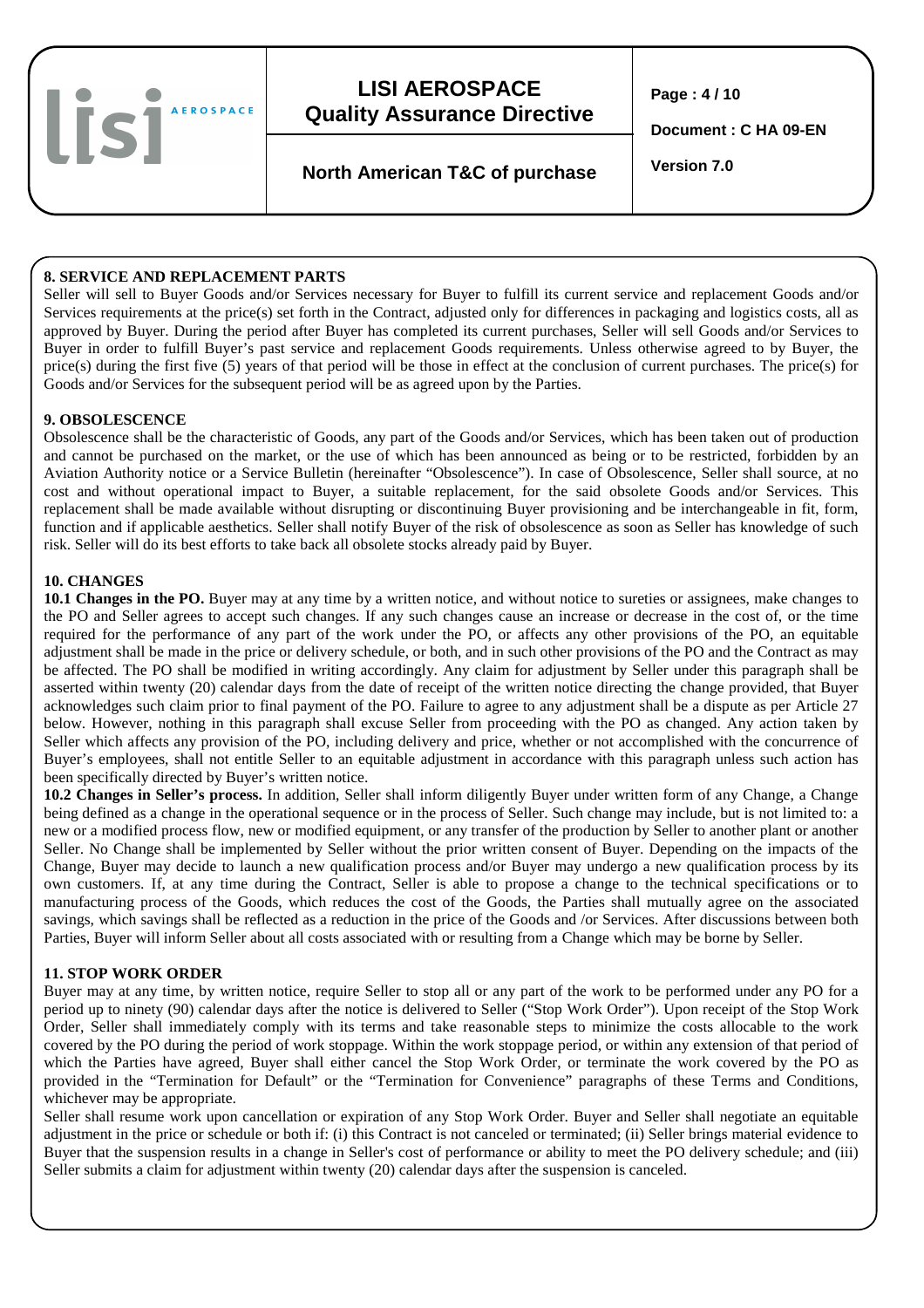

**Page : 5 / 10** 

**Document : C HA 09-EN** 

**Version 7.0 North American T&C of purchase** 

### **12. WARRANTIES**

**12.1** Seller warrants that all Goods and/or Services furnished pursuant to the PO: (a) will conform to all applicable specifications, instructions, drawings, data, samples or other descriptions furnished or adopted by Buyer, (b) will be merchantable, of good material and workmanship, and free from defect, (c) will be as described and advertised and fit for the intended purposes, (d) will be free from all liens and encumbrances, and (e) will conform with all laws, legal requirements and regulations as stated in these Terms and Conditions. These warranties are in addition to all other warranties expressed, implied or statutory, including the warranty for hidden defects, when applicable. Seller shall indemnify, defend, and hold harmless Buyer from any breach of these warranties and this shall be without prejudice to any other rights or remedies of Buyer under the Contract or at law. Limitations on Buyer's remedies or disclaimers of warranties in documents of Seller shall not be effective and are rejected. All warranties, together with Seller's service warranties and guarantees, if any, shall survive inspection, test, acceptance of, and payment for the Goods and/or Services and shall run to Buyer, its successors, assigns, customers at any tier, and ultimate user and joint users.

**12.2 Goods with a limited storage life.** In the event of Goods with a limited storage life or material being supplied, the Seller must specify: (a) the measures required to ensure storage in good condition, (b) the total period of validity of the Goods, before use, counting from the date of manufacture; and (c) the use expiry date, affixed appropriately and indestructibly to the part of the packaging directly containing, bearing or protecting the Goods. Seller shall ensure that in relation to the expiry date of the Goods, Buyer will benefit from at least eighty percent (80%) of the total life expectancy.

#### **13. COMPLIANCE WITH APPLICABLE LAWS AND REGULATIONS**

Goods and/or Services shall comply with all laws and regulations applicable to the Goods and/or Services covered by the PO, including but not limited to: (i) all applicable national and international regulations, laws and rules relating to anti-bribery and corporate duty of vigilance, and (ii) all applicable export, re-export and import laws, regulations, decrees, orders and policies of the United States Government and the Government of any country in which the Parties conduct business pursuant to the Contract. Seller's employees, representatives and/or agents will comply with all applicable laws and regulations including the Purchaser's Anti-Bribery Code of Conduct and with the support of a whistleblowing open line www.lisi-group.com. Seller acknowledges and accepts full and sole responsibility to maintain an environment, health and safety management system appropriate for its business throughout the performance of this Contract. Seller shall respect the ISO 14001 principles and/or OHSAS 18001 and will do its best efforts to be certified. Seller shall also respect the AS 6174 principles. Seller shall convey the requirement of these clauses to its suppliers. Upon Buyer's request, Seller will furnish certificates of compliance and agrees to provide Buyer all explanatory and factual information Buyer needs to verify such compliance. The Seller will inform diligently the Buyer about (i) any supplied Goods that may fall and/or fall within the REACH regulations and, (ii) if any, the corresponding registration number, constraints and recommendations for the safe use of the Goods. Seller shall, no later than thirty (30) calendar days following each calendar year in which Seller has delivered any Goods to Buyer under this Contract or otherwise, complete and provide to Buyer a single and comprehensive written statement detailing compliance with the provisions of the Dodd-Frank Wall Street Reform and Consumer Protection Act relating to Conflict Minerals. Seller shall perform appropriate due diligence on its supply chain in order to fulfill the reporting these obligations. Last but not least, the Seller hereby represents having read and understood and will fully comply, within the framework of the AEO Statute, with the Security Declaration that may be found under http://www.lisiaerospace.com/aboutus/Pages/Security-Declaration.aspx

### **14. NON COMPLIANCE OF GOODS AND/OR SERVICES**

**14.1 Non compliance of the Goods and/or Services.** Any Good and/or Service which does not comply with the PO specifications will be rejected by the Buyer. Seller shall organize, at its own expense, the return of the defective Goods within fourteen (14) calendar days of the notice of rejection, otherwise Buyer will organize the return of the Goods and/or Services at Seller's risk and expense. Goods and/or Services rejected by Buyer will be considered as undelivered and will be deducted from the current invoices. Failure to discover defects in Goods and/or Services or payment of Goods and/or Services shall not constitute acceptance thereof or limit any of Buyer's rights, including without limitation, those under the warranty provisions of the Contract.

#### **14.2 Concession requests**

On a very exceptional basis, the Buyer agrees to examine requests made by the Seller during the manufacture of a Product and/or performance of a Service for special concessions with respect to the technical specifications and/or the definition. Such requests must reach the Buyer upon the non-conformity being discovered, accompanied by all supporting documents necessary to assess the concession request. If concession is granted, any obligations on the Buyer as a result thereof, such as replacement of the Product and/or modification of the Service, and expenses arising there from, will be borne in full by the Seller. The Buyer reserves the right to demand a price reduction and/or to charge the Seller a fixed fee of seven hundred Euros (700€) and any other additional costs, charges or amounts incurred by the Buyer for assessing the concession request. The granting of concession will not discharge the Seller from its obligations or responsibilities, notably with respect to meeting delivery deadlines.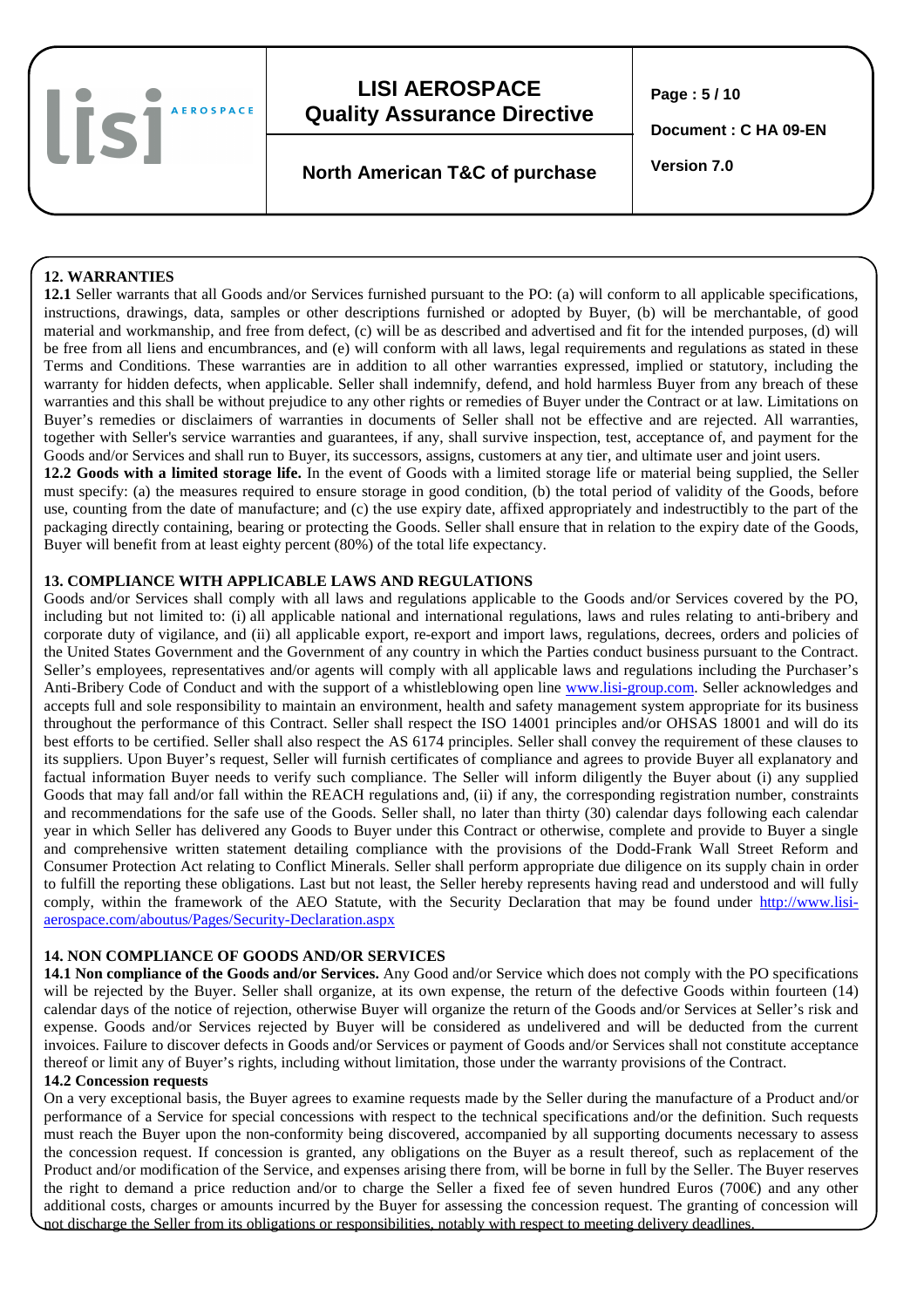**Page : 6 / 10** 

**Document : C HA 09-EN** 

# **Version 7.0 North American T&C of purchase**

**14.3 Replacement of rejected Goods and rework of Services.** At Buyer's request, Seller shall: (i) repair or replace defective Goods as soon as possible at its own expense, and/or (ii) rework defective Services as soon as possible at its own expense, without prejudice to Buyer's rights to indemnification by Seller for all suffered damages. Seller must issue a new invoice for the replaced Goods and/or reworked Services. Warranty on the replaced or repaired Goods will begin upon their acceptance. Late delivery payment will commence from the acceptance of the replaced or repaired Goods and/or the reworked Services.

**14.4 Corrective action.** Seller must take appropriate corrective actions as quickly as possible in the event of serious and/or repeated noncompliance. At the same time, Seller must take all measures to honor the PO with Goods and/or Services that comply with the PO specifications. All costs for checking or supervision performed by Buyer and/or a third party empowered by Buyer will be borne by Seller.

**14.5 Information and communications in the event of non-compliance.** If Seller anticipates any non-compliance potentially affecting delivered Goods and/or performed Services, Seller must immediately inform Buyer, indentifying the delivered Goods batches and/or performed Services likely to be affected, specifying the nature of the non-compliance, the consequences thereof, and a list of other customers also informed.

### **15. LIABILITY**

lisi

**AEROSPACE** 

**15.1 Total Indemnification.** The Seller shall indemnify the Buyer on demand in full against all losses, damages (including, but not limited to, loss or damage to property), liability, claims, costs, fines, penalties and expenses (including reasonable legal and professional advisors fees and expenses whether or not proceedings are brought) awarded against or incurred or paid by the Buyer as a result of or in connection with: (a) the Contract, including any breach of warranty, given by the Seller in relation to the Goods and/or Services whether actual or alleged with reasonable cause and whether or not proceedings are brought; (b) any liability under any safety, health, environment and/or consumer legislation (in the UK, France and other parts of Continental Europe) which relates to the subject matter of the PO; (c) any act or omission of the Seller or its employees, agents or sub-contractors in the supply or delivery of the Goods and/or Services; and (d) any claim reasonably made by any customers of the Buyer in respect of the Goods and/or Services supplied by the Seller (except to the extent that such liability results from compliance by the Seller with any agreed specification from the Buyer or from negligence on the part of the Buyer or its employees). Seller shall defend, indemnify, and hold harmless Buyer, its officers, employees, agents, representatives, customers, and users of Seller's Goods and Services from and against all demands, claims, damages, loss, or liabilities of every kind and nature (including attorney fees and recall costs) based upon any allegations of, or resulting from the performance or breach to comply with the PO. All obligations of Seller to indemnify, hold harmless, protect and defend are in addition to all other rights or remedies of Buyer and survive acceptance and use of the Goods or Services, payment and completion, termination, or cancellation of the Contract.

**15.2 Limitation on Buyer's Liability.** Under no circumstances will Buyer be liable for consequential, incidental, or special damages of any kind or for any damages in excess of the price allocable to the portion of the Good and/or Services on which the claim is based. An action on any claim asserted by Seller against Buyer must be commenced within one year after the occurrence of the act on which the claim is based.

### **16. INSURANCE**

Seller shall obtain and maintain during the term of the Contract all insurance policies required under applicable law in respect of the manufacture and/or supply of the Goods and/or performance of the Services including, but not limited to, insurance policies covering personal injury, product liability, physical and consequential damages, whether direct or indirect, in relation to the performance of the PO and in respect of all liabilities, claims, costs and expenses incurred by Buyer due to an act or omission of Seller, its employees, agents and sub-contractors. Such insurance cover must be at least ten million Euros (10,000,000€) (or equivalent local currency) and Buyer is entitled to request from Seller any additional sum insured and/or specific insurance coverage. The insurance must be taken out by Seller with a reputable international insurance company and Seller must provide the related insurance certificates at any time promptly at the request by Buyer.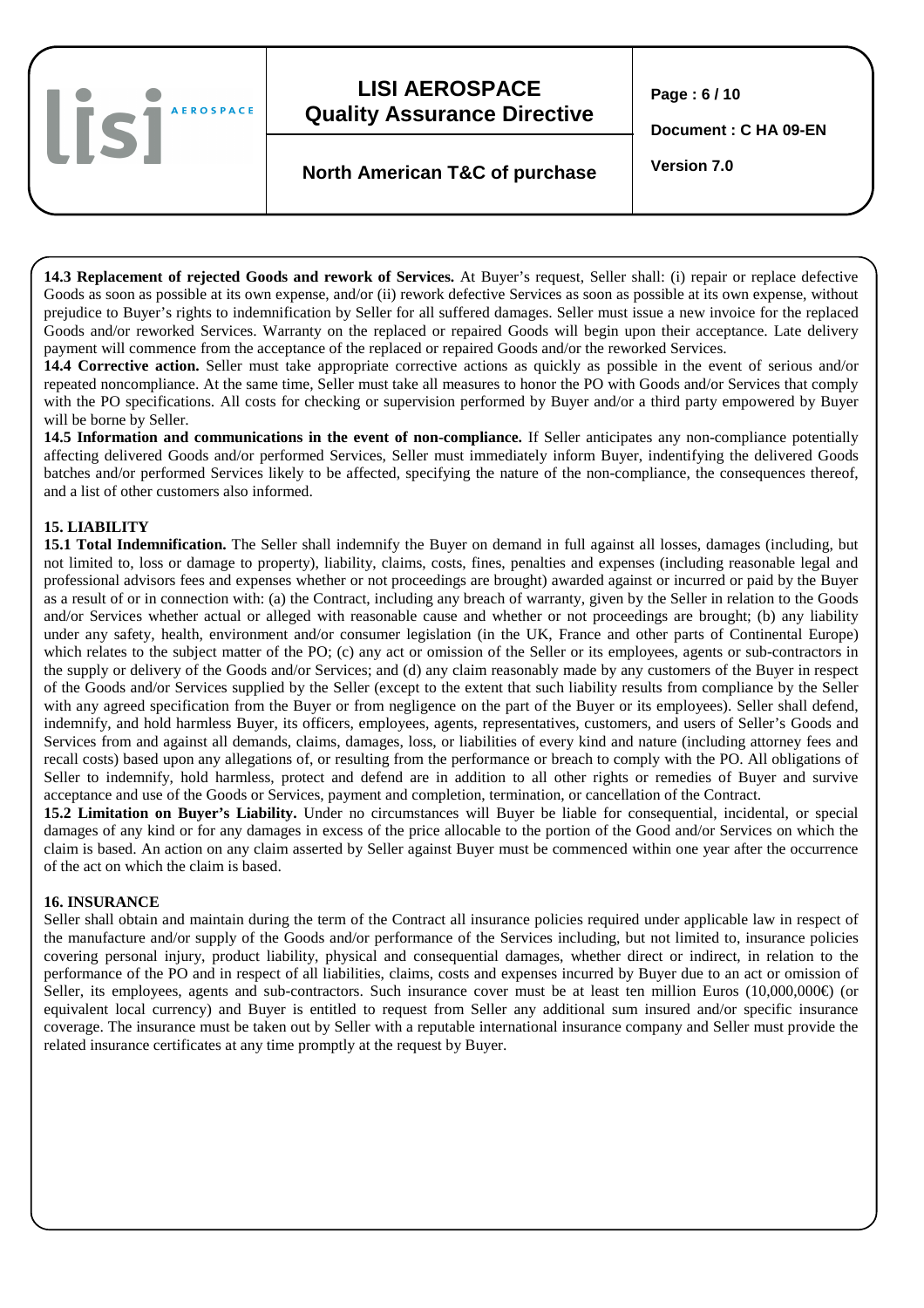

**Page : 7 / 10** 

**Document : C HA 09-EN** 

**Version 7.0 North American T&C of purchase** 

### **17. TOOLING AND DATA:**

In case Buyer provides to Seller tooling and/or data (such as but not limited to processes, known-how, special dies and patterns), materials or supplies (hereafter the "Tooling and Data") for the performance of the PO, such Tooling and Data will be stored by Seller under its supervision. These Tooling and Data must be solely used for the performance of the PO. Seller takes all risk and liability of such Tooling and Data, and shall subscribe any relevant insurance for loss or damage thereto, except for normal wear and tear, and shall furnish proof of such insurance on Buyer's request. Seller shall supply to Buyer detailed statements of inventory of such Tooling and Data upon request of Buyer. Seller shall maintain and refurbish of all Tooling and Data at its own costs. These Tooling and Data shall remain Buyer's property and must be identified as such by Seller with permanent markings or small plaques. Any Tooling and/or Data which is at Seller's disposal for the purpose of performance of the PO shall remain subject to the foregoing restrictions on use, reproduction and disclosure. Buyer may, at any time, reimburse Seller for the cost of part or all special tooling paid for by Seller, and upon payment Buyer shall become the owner thereof, and shall be entitled to possession at the completion of the PO, or at such earlier date as the Parties may agree. Tooling and Data shall be subject to removal at any time without additional cost upon Buyer's request. Upon termination of the Contract and upon written request of Buyer, Seller shall either return Tooling and Data received under the Contract to the Buyer or certify that all Tooling and Data and all copies thereof have been destroyed.

### **18. INTELLECTUAL PROPERTY RIGHTS**

**18.1 Warranty and indemnification.** Seller warrants, represents, and undertakes that the Goods and/or Services delivered under the Contract do not infringe any other party's patents, trademarks, trade names, registered designs, design rights, copyrights or any other industrial or intellectual property rights. Seller shall be liable and agrees to defend, indemnify and hold harmless Buyer, its customers and agents against any liability, including without limitation costs, expenses, and attorneys' fees, for or by reason of any actual or alleged infringement of any intellectual property right arising out of the manufacture, use, sale, resale, delivery or disposal of Goods and/or Services furnished under the PO, to the extent that any such claim is not attributable to Seller's compliance with Buyer's specific written instructions.

**18.2 Notifications.** In the event of any such claim against Buyer, Seller shall furnish to Buyer, when notified by Buyer, all evidence and information in possession of Seller pertaining to such claim. Seller shall report to Buyer promptly and in written details, each notice or claim of patent or copyright infringement relating to the performance of the PO of which Seller has knowledge.

**18.3 License/Assignment.** Seller shall disclose and hereby exclusively assigns to Buyer all inventions and data created during the performance of the PO as well as the intellectual property rights pertaining thereto, including but not limited to reproduction rights, performance rights, adaptation rights, commercialization rights and use rights for any purpose and for the entire period of statutory protection specified in the applicable legislation. Upon termination of the PO, either for Seller's default, insolvency or for convenience, Buyer may, at Buyer's option, use on a nonexclusive basis, all drawings, documents or other records related to the PO whether created by Buyer or Seller without further compensation to Seller.

**19. RIGHTS AND RESERVATIONS:** All drawings, specifications, designs, information, tools, patterns, equipment, processes, known-how, materials, special dies and other goods supplied, developed or paid for by Buyer, and proprietary rights embodied therein, shall remain the exclusive property of Buyer and shall be kept separate from other drawings, specifications and materials, and identified as the property of Buyer. The same shall not be used or reproduced for any purpose whatsoever except the performance of work under the PO.

### **20. CONFIDENTIALITY**

 The information disclosed under any form by Buyer to Seller relative to the PO, to the extent that such information is not in the public domain and evidenced by written documents, shall not be disclosed to any third parties unless Buyer's prior written consent and are considered as confidential, except to employees and/or subcontractors as necessary for completion of the PO, in which event these shall have the same obligation of nondisclosure under Seller's responsibility. Such information shall be used only in filing the PO. Confidential restrictions shall survive completion, cancellation and termination of the PO.

### **21. ARCHIVES**

Seller undertakes to archive copies of its all work product, included but not limited to technical documents relating to its manufacturing process, and all elements used for the entire and proper performance of the PO for a period of ten (10) years for non-flying Goods and thirty (30) years for flying Goods after the expiry or termination thereof.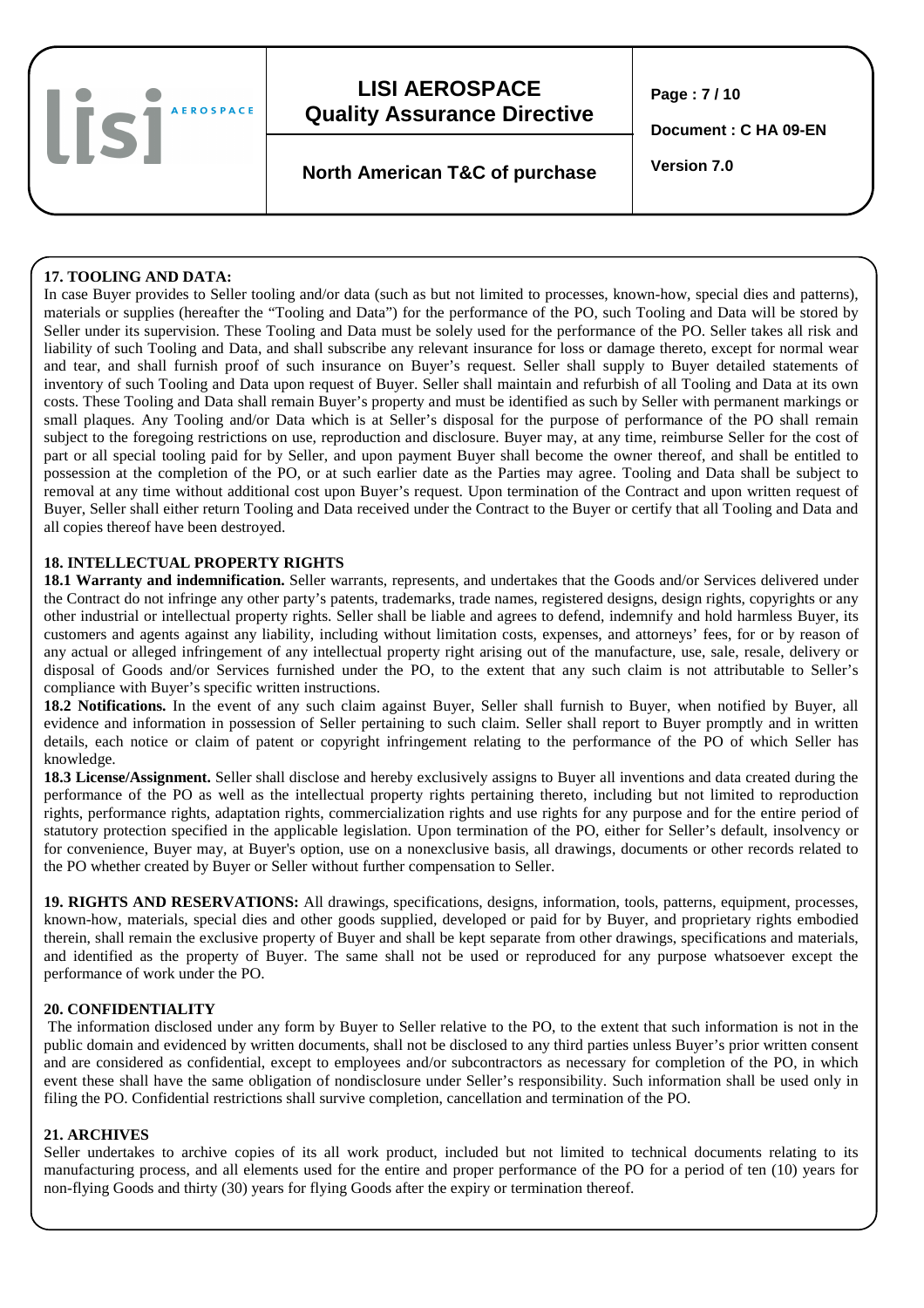

**Page : 8 / 10** 

**Document : C HA 09-EN** 

# **Version 7.0 North American T&C of purchase**

### **22. TERMINATION FOR DEFAULT**

**(a)** Buyer may, by written notice of default to Seller and subject to the provisions of subparagraphs (c) and (e) below, terminate the whole or any part of the PO and/or of the Contract in any of the following circumstances:

(i) If Seller fails to perform the PO and/or the Contract within the time specified or any extension thereof. Seller shall be responsible within such extension for any and all additional charges resulting from deviation from Buyer's instructions;

(ii) If Seller fails to perform any of the other provisions of the PO and/or of the Contract, or fails to make progress as to endanger performance of the PO and/or the Contract in accordance with its terms, or Buyer anticipates such failure, and Seller does not remedy such failure within a period of thirty (30) calendar days (or such longer period as Buyer may authorize in writing) after receipt of notice of failure from Buyer.

**(b)** In the event Buyer terminates the PO and/or the Contract in whole or in part as provided in subparagraph (a) above, Buyer may procure, upon such terms and in such manner as Buyer may deem appropriate, Goods and/or Services similar to those so terminated, and Seller shall be liable to Buyer for any excess costs for the same, and reimburse Buyer for all monies already paid for the performance of the PO and/or the Contract, provided that Seller continues the performance of the PO and/or the Contract to the extent not terminated hereunder.

**(c)** Except with respect to defaults of subcontractors at any tier, Seller shall not be liable for any excess costs if the failure to perform the PO and/or the Contract arises out of causes beyond the control and without the fault or negligence of Seller, unforeseeable and that cannot be avoided, referred to as "Force Majeure" event. If a Force Majeure event arises, Seller shall promptly notify Buyer and shall use its commercially reasonable endeavors to overcome such event. Buyer shall be entitled to terminate the Contract, either in whole or in part, if such Force Majeure event lasts more than sixty (60) calendar days from notification to Buyer.

**(d)** If the PO and/or the Contract is terminated as provided in subparagraph (a) above, Buyer may, in addition to any other rights provided in these Terms and Conditions or available under applicable law, require Seller to transfer title and deliver to Buyer or its designee, in the manner and to the extent directed by Buyer :

(i) Any completed Goods, and

(ii) Such partially completed Goods and materials, and contract rights. The price for completed Goods and/or Services delivered to and accepted by Buyer shall that set forth in the PO. The price for manufacturing materials delivered to and accepted by Buyer shall be agreed upon by Buyer and Seller.

**(e)** The rights and remedies of Buyer provided in this paragraph shall not be exclusive and are in addition to any other rights and remedies provided by law or under these Terms and Conditions.

**(f)** It is understood and agreed that Seller shall reimburse Buyer for all costs and expenses incurred by Buyer due to Seller's default.

### **23. TERMINATION FOR CONVENIENCE**

Buyer may at any time by written notice terminate all or any part of the PO and/or the Contract at its sole convenience. In the event of such termination, Seller shall immediately stop all work hereunder and shall immediately cause any and all of its suppliers and subcontractors to stop work related to the performance of the PO. Subject to the terms of this Contract, within ninety (90) calendar days after the effective date of termination, Seller may submit to Buyer a claim reflecting the percentage of the work performed prior to the effective date of termination, plus reasonable charges that Seller can demonstrate have resulted from the termination, to the satisfaction of Buyer. Seller shall not be paid for any work performed or costs incurred which reasonably could have been avoided. Further, Seller shall not be paid, and in no event shall Buyer be obligated to pay, lost or anticipated profits or unabsorbed indirect costs or overhead. In no event shall Buyer be obligated to pay Seller any amount in excess of the PO price. The provisions of this paragraph shall not limit or affect the right of Buyer to terminate the Contract for default. In any case, Seller shall continue all work not terminated.

### **24. TERMINATION FOR INSOLVENCY**

Seller undertakes to inform diligently Buyer of any change occurring in its share capital, a change of control of Seller's board or shareholdings ("Control"), merger and amalgamation, and in the event of an institution of any proceedings by or against Seller in bankruptcy or insolvency, referred to as "Insolvency Event" (including, but not limited to, official administration, liquidation or an arrangement with its creditors), or the appointment of a receiver or trustee or an assignment for the benefit of creditors of Seller. To the fullest extent permissible by law, Buyer may terminate the PO and/or Contract forthwith if: (a) Seller undergoes a change of Control; (b) Seller suffers an Insolvency Event; (c) Seller ceases or threatens to carry on its business; or (d) the financial position of Seller deteriorates to the extent that at Buyer's discretion the ability of Seller to properly fulfill its obligations under the Contract has been placed in jeopardy. Any termination under this paragraph shall be deemed to be a termination for default in accordance with Article 22 hereabove.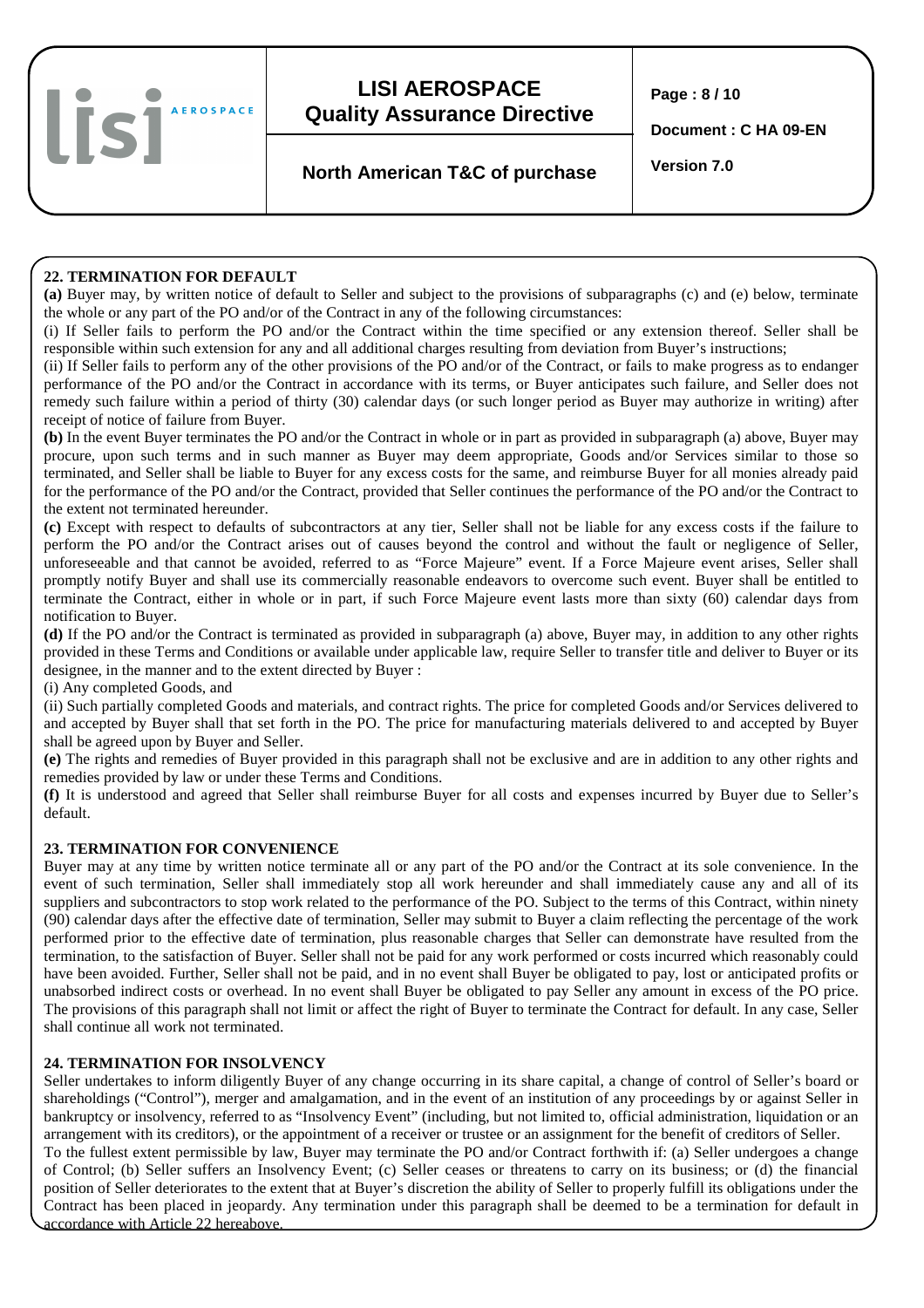

**Page : 9 / 10** 

**Document : C HA 09-EN** 

# **Version 7.0 North American T&C of purchase**

### **25. ASSIGNMENT AND SUBCONTRACTING**

Seller shall not assign the Contract or the PO or any obligations under the Contract, nor shall Seller subcontract for completed or substantially completed Goods and/or Services purchased under the PO without the prior written consent of Buyer. Any such consent to sub-contract shall not relieve Seller of any obligation to comply with the Contract or any PO. This limitation shall not apply to the purchase by Seller of standard commercial supplies or raw materials. Seller shall select subcontractors (including supplies) on a competitive basis to the maximum practical extent consistent with the objectives and requirements of the PO.

### **26. NO WAIVER**

No waiver, delays, or forbearance by Buyer of any breach of the Contract or a PO, or the granting of an extension for performance thereunder shall be construed as a waiver or relinquishment of any such provisions, rights or remedies. Seller agrees that Buyer's approval of Seller's technical and quality specifications, drawings, plans, procedures, reports, and other submissions shall not relieve Seller from its obligations to perform all requirements of the Contract.

#### **27. APPLICABLE LAW AND DISPUTE RESOLUTION:**

**27.1 Applicable law.** The validity and performance of the Contract and any related PO shall be governed by and construed in accordance with the laws of the jurisdiction in which Buyer's facility issuing the PO is located.

**27.2 Dispute.** The Parties agree that in the event of any dispute arising from the Contract and any PO, they will endeavor to reach an amicable settlement. Failing to reach such dispute resolution, jurisdiction and venue of any suit between the Parties hereto arising out of or connected with this Contract, the PO or the Goods and/or Services furnished hereunder, shall lie only in the competent courts in which such Buyer's facility is located.

**27.3 Pending resolution of any dispute under the Contract.** Seller shall proceed diligently with the performance of work, including the delivery of Goods and/or Services in accordance with Buyer's direction. Upon resolution of the dispute, the PO shall be equitably adjusted, if necessary, to reflect such resolution.

### **Additional North American provisions**

### **A.PRICES**

Seller warrants that price charged for the Goods and/or Services are not higher than those charged to any other customer, including the Government, for Goods and/or Services of like grade quality in similar or lesser quantities.

#### **B.PAYMENT**

Discount periods shall commence ten (10) calendar days after the latest of scheduled delivery, or receipt of invoice. No charges will be honored unless specified on the face of the PO. Invoices must be accompanied by transportation receipt, if transportation is payable as a separate item.

#### **C.COMPLIANCE WITH APPLICABLE LAWS AND REGULATION**

**Labor laws**. A US-based Seller shall certify that the Goods and/or Services covered by its invoices are produced and/or rendered in accordance with the Fair Labor Standards Act of 1938, as amended. Unless exempted, Seller certifies that they shall be produced in compliance with all applicable non-discrimination laws, regulations, and orders, including those relating to the provisions of Executive Order 11246, as amended by Executive Order 11375 (Equal Employment Opportunity), 38 USC Chapter 42, 4212 (Vietnam Era Veterans Readjustment Assistance Act) Section 503 of the Rehabilitation Act of 1973 (Handicapped Regulations). Seller warrants that the Goods and/or Services delivered to Buyer comply with all applicable provisions of the Occupational Safety and Health Act and applicable regulations under the act. Seller further warrants compliance, where applicable, and without limitation, with all orders, standards, and regulations of the National Highway & Transportation Safety Administration, Federal Aviation Administration, Environmental Protection Administration, Food and Drug Administration, Consumer Product Commission, and Occupations Safety and Health Act administration.

Each invoice shall contain the following certification: "We hereby certify that these goods were produced in compliance with all applicable requirements of section 6.7 and 12 of the Fair Labor Standards Act of 1938, as amended, and all regulations and orders of the Administrator of the Wage and Hour Division issued under 14 thereof."